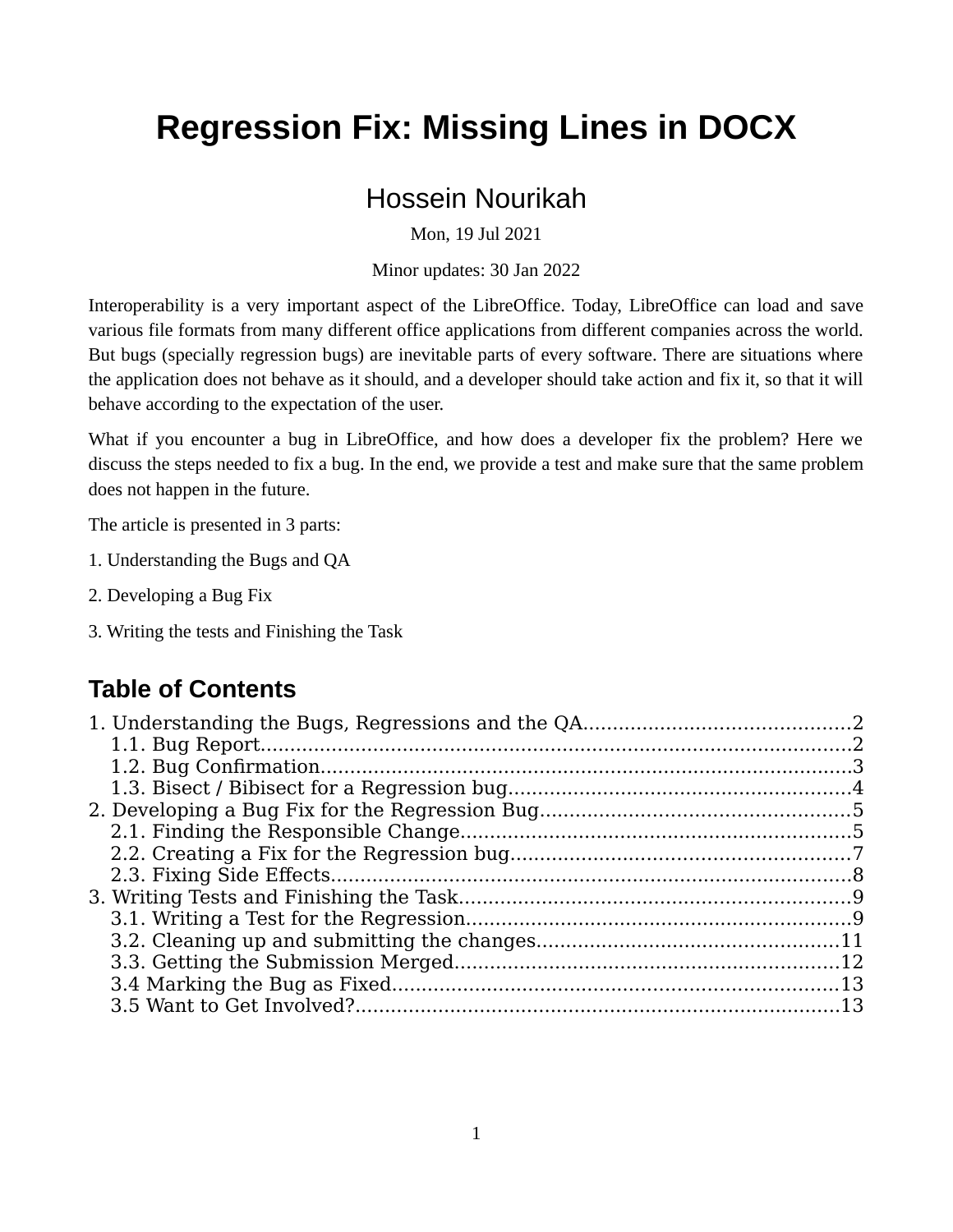# <span id="page-1-0"></span>**1. Understanding the Bugs, Regressions and the QA**

Bugs exist in any software and with a broader view, in every technological product. There are situations that a system behaves in a way that the user does not like or expect, and then the engineers come in, take action and fix that. No software can be completely bug-free, because there is no exact way to describe all the aspects of a software, even mathematically using formal methods. This has been mathematically proven.

Although we can not avoid the bugs completely, we can improve the situation. The important thing here is to document these bugs, reproduce them using sample documents, investigate the cause(s), and hopefully fix them as soon as possible while considering the priority. The process of dealing with the bugs and improving the quality of the software has the name of "Quality Assurance", or simply "QA".

You can take a look at LibreOffice Wiki QA section (https://wiki.documentfoundation.org/QA) and ask You can take a room at Libre Chine Wikin Qalookkin (<u>https://wiki.document.communication.org/QA</u>) and asks<br>OA questions in IRC channel #libreoffice-qa at libera.chat network.  $\mathcal{L}_{\mathcal{A}}$  questions in IRC channel  $\mathcal{A}_{\mathcal{A}}$  at libera.chat network.

#### <span id="page-1-1"></span>**1.1. Bug Report**

So, you have encountered a problem in the LibreOffice! In this case, first of all you should try to report the bug to Bugzilla. If a bug is not present in Bugzilla, there is a little chance that it will receive a fix.

So, everything starts with a bug report in TDF's Bugzilla. A detailed explanation of what a good bug report should contain is available in the TDF Wiki: https://wiki.documentfoundation.org/BugReport

In short, a good bug report should have suitable summary for the problem, appropriate description and specific components/hardware/version for the context of the problem. Steps to reproduce the bug are important parts of every report, because a developer should be able to reproduce the bug in order to fix important parts of every reproduce to the  $\mathbf{r}_\mathbf{f}$  is the able to  $\mathbf{r}_\mathbf{f}$  in order to fixed the bug in order to fixed the bug in order to fixed the bug in order to fixed the bug in order to fixed the bug in o it.<br>The bug reporter should carefully describe the "actual results" and why it is different from the

"expected results". This is also important because the desired software's behavior is not always as obvious as it seems to be for the bug reporter.

Let's talk about a recently fixed regression bug: The "NISZ LibreOffice Team" reported this bug. The National Infocommunications Service Company Ltd. (NISZ) has an active team in LibreOffice development and QA (https://numbertext.org/libreoffice/BuildALibreOfficeTeam 2018.pdf).

This is the bug title and description provided by the NISZ LibreOffice Team:

This is the bug title and description provided by the NISZ Libre  $\mathcal{L}_p$  Libredoffice Team: **Bug 123321 - FILEOPEN | DOC, missing longer line when saved in LO (shorter line remains)** https://bugs.documentfoundation.org/show\_bug.cgi?id=123321 **Description:**

Steps to Reproduce:

- 1. Open the attached doc in LO.
- 
- 3. Reload. <u>3. Religion de la propincia de la propincia de la propincia de la propincia de la propincia de la propincia de</u><br>1930 : la propincia de la propincia de la propincia de la propincia de la propincia de la propincia de la pro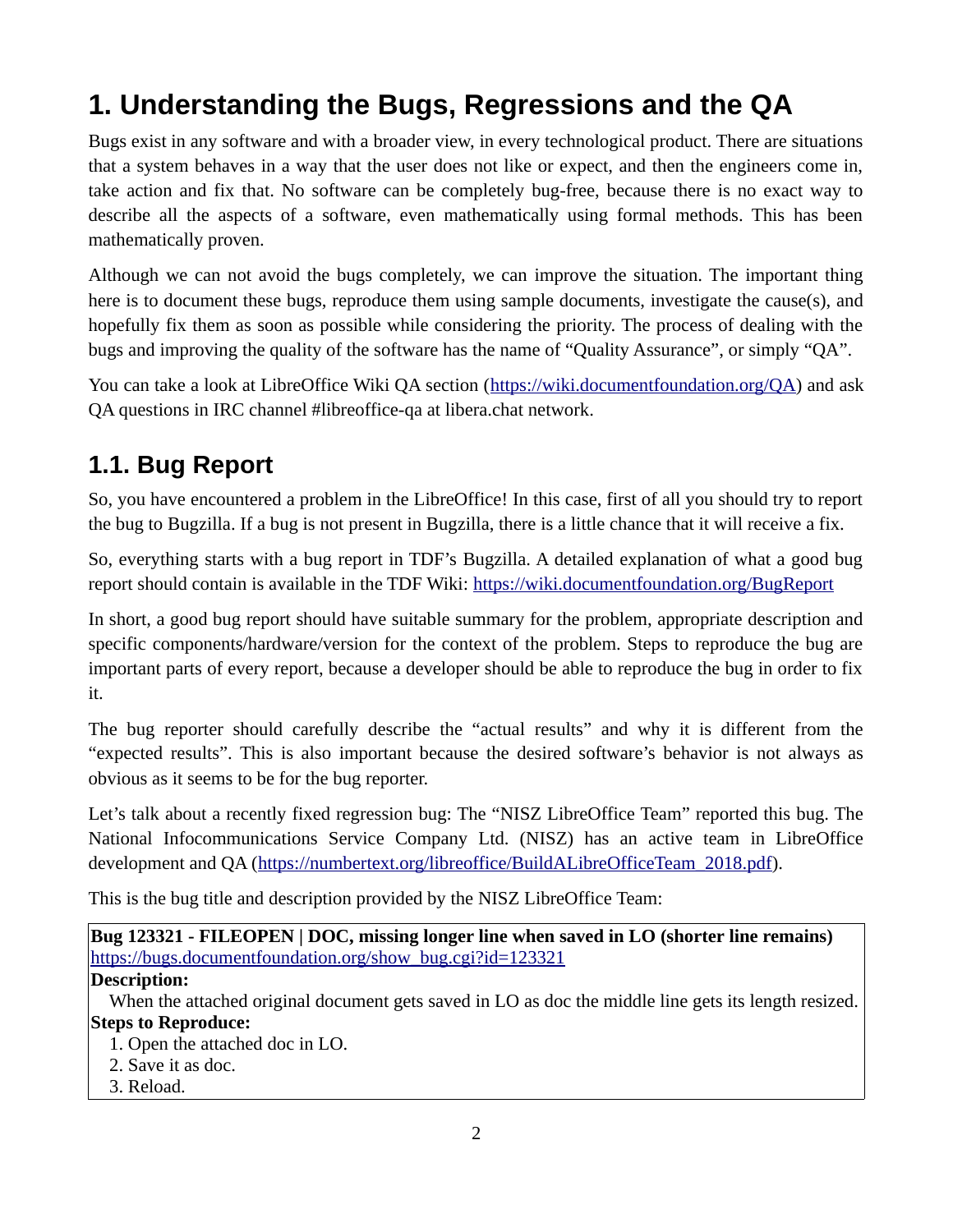Actual Results: The mid **Expected Results:** It should stay the same size It should stay the same size even after saving in LO. **Reproducible:User Profile Reset:** No No

Every bug has a number associated to it, and at TDF bugzilla, it is referred to by its number, like tdf#123321.

## <span id="page-2-0"></span>**1.2. Bug Confirmation**

After reporting a bug, someone else should check and see If it is reproducible or not. If so, this person then confirms the bug and sets its status to "New". In this case, a user with the name of **Timur** from the QA team of volunteers (https://wiki.documentfoundation.org/QA/Team#QA team volunteers) has confirmed this bug. It is necessary that someone else other than the original bug reporter confirms the confirmed this bug. It is necessary that someone else other than the original bug reporter confirms the

bug report.<br>Here, the bug reporter has provided several examples: Here, the bug reporter has provided several examples:

#### **Attachments**

- The original file (39.50 KB, application/msword)<br>The saved file. (24.00 KB, application/msword)
- •
- Screenshot of the original and exported document side by side in Writer. (298.50 KB, •  $S$  creenshot of the original and exported document side by side in Writer. (298.50 KB,  $\frac{1}{2}$ )
- image/png)<br>Minimized test document in docx format (19.66 KB, application/vnd.openxmlformats-• officedocument.wordprocessingml.document)  $\frac{1}{\sqrt{2}}$  of  $\frac{1}{\sqrt{2}}$  and  $\frac{1}{\sqrt{2}}$  and  $\frac{1}{\sqrt{2}}$  and  $\frac{1}{\sqrt{2}}$

Opening the first file, we see that it contains several shapes. 4 ellipses, 2 diagonal lines, and a vertical<br>line. But if we look closely, we find out that the vertical line actually consists of 3 different vertical lines. A good way to understand this is by try selecting the line, and then pressing the tab to select the  $\frac{1}{2}$  good way to understand the line, and the table table the table theory selection pressing the table theory select the table theory select the table theory select the table theory select the table the table theory

The Shapelinelength min.docx only contains 3 overlapped vertical lines (the overlap is not important).

- First one on the top with the length 0.17" (Verified in Word 2007). •
- Second one in the middle with the length of 1" (Verified in Word
- Third one at the bottom with the length of 2.77" (Verified in Word 2007) • Third one at the bottom with the length of 2.77" (Verified in Word 2007)

When you save it in LibreOffice and reload it, the first and the third vertical lines disappear, but if you select the second one (the only visible after save and reload), you can select the two other lines by pressing "tab" button. If you look at the size of these two lines, you will see that both have the length of pressing "table" button. If you look at the size of the size of the size of the length of the length of the length of  $\mathcal{G}$ .

By opening the examples, saving and reloading them, we can verify that the bug is present even in the latest master build. latest master build.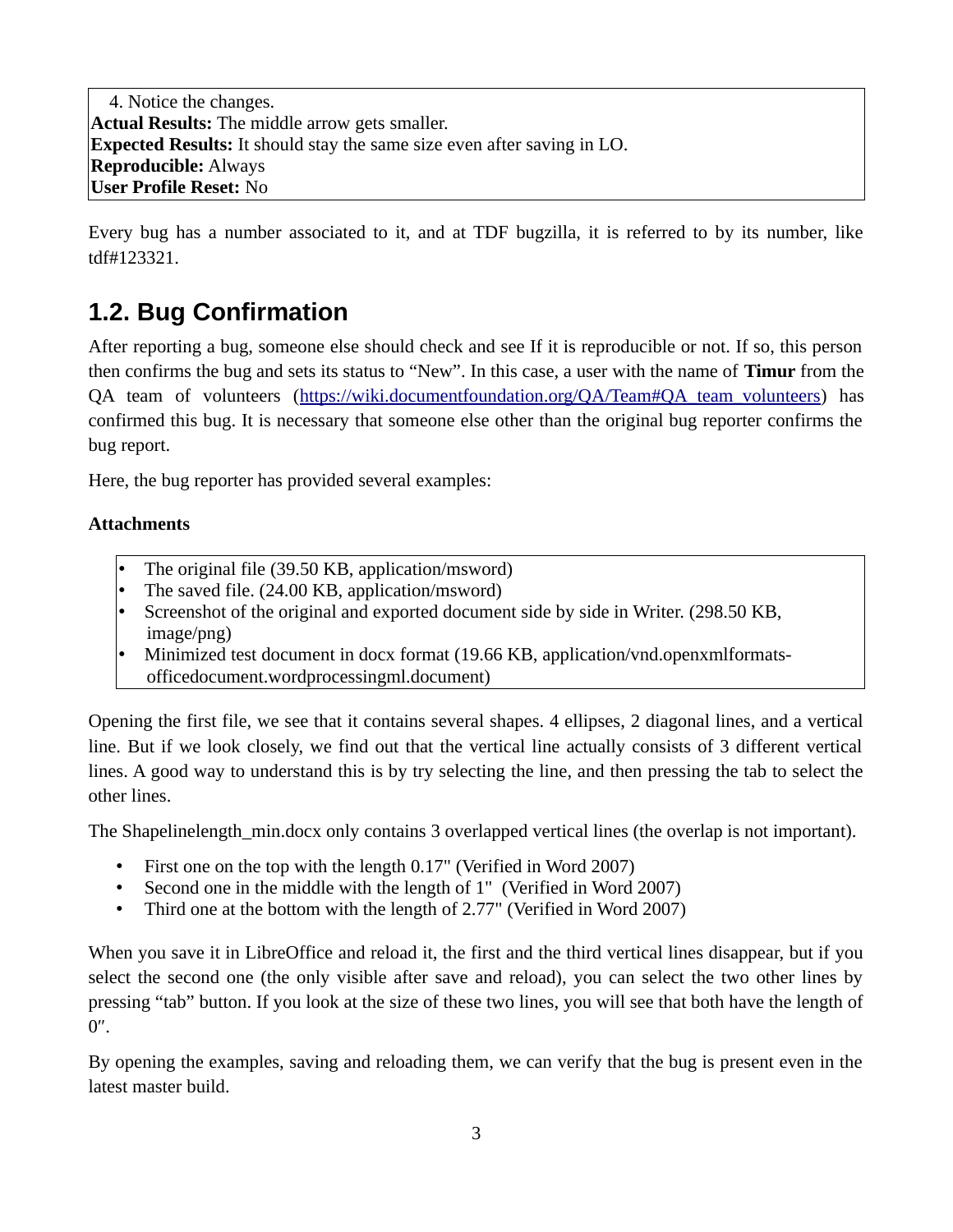

(Good) (Bad) *Figure 1. The visible lines in the middle becomes smaller after save and reload*

#### <span id="page-3-0"></span>**1.3. Bisect / Bibisect for a Regression bug**

Regression bugs (https://en.wikipedia.org/wiki/Software regression) are special kinds of bugs. They describe a feature that was previously working well, but at some point a change in the code has caused it to stop working. They are source of disappointment for the user, but they are easier to fix for the developers compared to other bugs! Why? Because every single change to the LibreOffice code will remain in the source code management system (Git), it is possible to find that which change actually in troduced the regression bug.

 $\alpha$ introduced the regression bug. Git has a special tool for this purpose, which is call bisect. It uses a binary search to find the commit<br>that introduced the bug. But for LibreOffice which is a huge piece of software consisting of roughly 10 that introduced the bug. But for LibreOffice which is a huge piece of software consisting of roughly 10 million lines of code, this can take a lot of time. So, we use a trick: bisecting with the binaries! If you have access to every built LibreOffice for the commits, you can use git bisect command to find the source for problem in a very short time: This is called bibisect!

[A very detailed description for bibisecting](https://wiki.documentfoundation.org/QA/Bibisect) a regression can be found in the TDF Wiki: https://wiki.documentfoundation.org/QA/Bibisect

https://wiki.document.org/QA/Bibisection.org/ **Aron Budea**engineering team did the bibisect, and now we know the exact commit that caused the problem:

engineering team did the bibisect, and now we know the exact commit that caused the problem: **Bibisected to the following commit using repo bibisect-win32-6.0.**

https://git.libreoffice.org/core/+/d72e0cadceb0b3928a9b43928a9b43928a9b44d4d43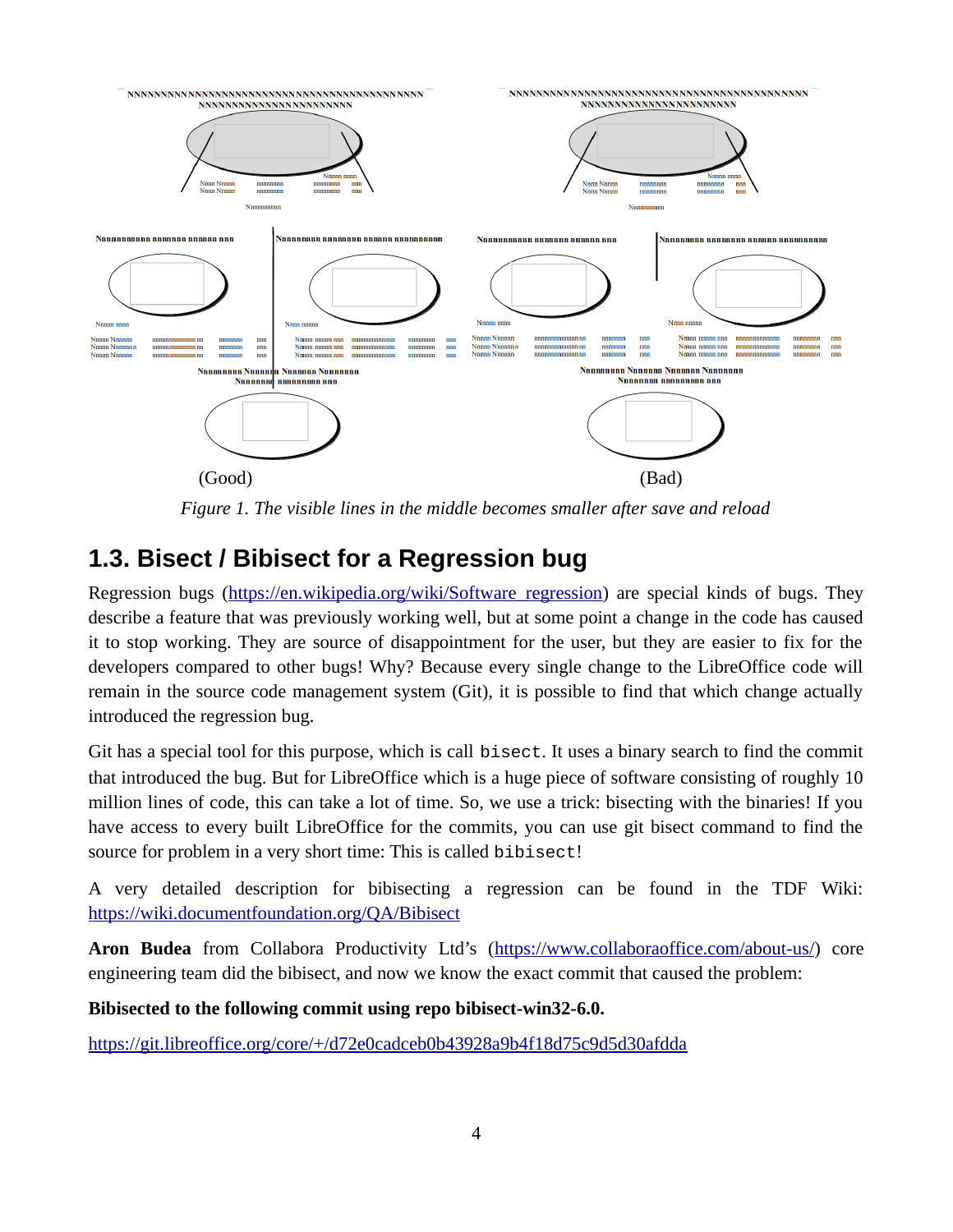| Watermark: tdf#91687 correct size in the .doc                     |
|-------------------------------------------------------------------|
| Export:                                                           |
| * Watermarks saved using Writer were very small in the MSO.       |
| Export fUsegtextFStretch property in the Geometry Text            |
| <b>Boolean Properties.</b>                                        |
| * tdf#91687: SnapRect contains size of Watermark after rotation.  |
| We have to export size without rotation.                          |
|                                                                   |
| Import:                                                           |
| * When import set height depending on used font and width.        |
| Text will keep the ratio. Remember the padding for export.        |
| * Added unit test                                                 |
| * Introduced enum to avoid magic numbers for stretch and best fit |
| properties.                                                       |
|                                                                   |

This bug is a regression. The DOCX import/export was working well before this commit, but after that, it doesn't work: Good catch!

it doesn't work: Good catch! In the next section, we talk about how we can create a fix for the bug.

## <span id="page-4-1"></span>**2. Developing a Bug Fix for the Regression Bug**

In this section, we try to develop a solution for the problem with our knowledge of  $C^{++}$ .<br>The first thing we need is to build the LibreOffice core. Depending on the platform, you can find the

instructions in the TDF wiki.

See the instructions for building LibreOffice on:

- Linux and \*BSD systems: https://wiki.do
	- macOS: https://wiki.documentfoundation.org/Development/BuildingOnMac
	- on Windows: https://wiki.documentfoundation.org/Development/BuildingOn
	- for Android: https://wiki.documentfoundation.org/Development/BuildingForAndroid for Android: https://wiki.document.org/Development/Building/Development/Building-

#### <span id="page-4-0"></span>**2.1. Finding the Responsible Change**

So, now we know the changed files through this commit. One (or possibly all) of the changes is responsible for the regression. So we try to find a minimize set of changes that lead to the problem. We can use  $-$ -name-only option from git:<br> $\hat{E}$  with a have d<sup>1</sup>2000 can be block 400000 can to the problem. We have a minimize that lead to the problem.

\$ git show d72e0cadceb0b43928a9b4f18d75c9d5d30afdda –name-only

- Changed files:<br>1. filter/source/msfilter/escherex.cxx 1. filter/source/msfilter/escherex.cxx<br>2. filter/source/msfilter/msdffimp.cxx
	- 2. filter/source/msfilter/msdffimp.cxx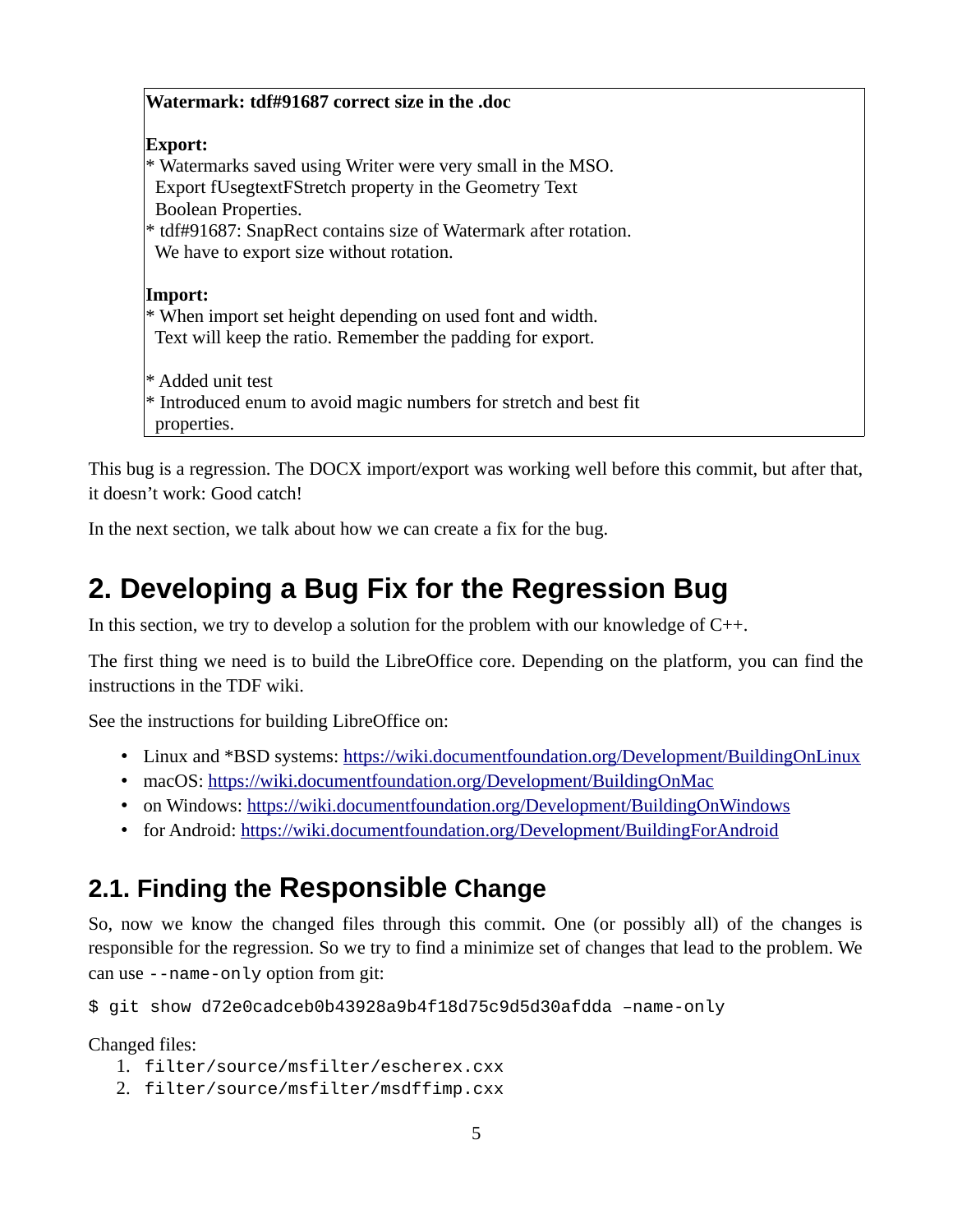- 3. include/svx/msdffdef.hxx<br>4. sw/qa/extras/ww8export/d
- 4. sw/qa/extras/ww8export/data/tdf91687.doc
- 5. sw/qa/extras/ww8export/ww8export2.cxx
- 6. sw/source/filter/ww8/wrtw8esh.cxx

Sometimes we have to go back to this specific commit using git checkout command to be able to work on the exact commit before the one that created the bug. But, most of the time, reverting the specific commit is easier, and the build will be much faster. Also, building older versions of LibeOffice is tricky. We can instead invoke this command:

is tricky. We can instead invoke this command: \$ git revert d72e0cadceb0b43928a9b4f18d75c9d5d30afdda

Now we should try to resolve the possible conflicts, then build the code and make sure the problem has gone away! Then we can try to re-introduce one or more changes to achieve a minimal set of changes that reproduces the problem.

We can start at the file level to find the relevant files to work on. Files 4 and 5 are related to the tests, so they should have no impact. File 1 and 2 seem to be related, as both are from  $finter/source/msfitter$  folder, file 3 is also related to these two files. After leaving out all the files, we see that changes from 6 (sw/source/filter/ww8/wrtw8esh.cxx) is enough to reproduce<br>the problem. So, we have few lines of code changes in front of us:

```
the problem. So, we have few lines of code changes in front of us:
@@ -756,7 +756,12 @@ void PlcDrawObj::WritePlc( WW8Export& rWrt ) const
               OSL_ENSURE(pObj, "Where is the SDR-Object?");
               if (pObj)
\overline{a}- aRect = pObj->GetSnapRect();
+ aRect = pObj->GetLogicRect();
+
+ // We have to export original size with padding
+ const SfxItemSet& rSet = pObj->GetMergedItemSet();
+ const SdrMetricItem* pItem = static_cast<const 
SdrMetricItem*>(rSet.GetItem(SDRATTR_TEXT_UPPERDIST));
+ aRect.SetSize(Size(aRect.GetWidth(), aRect.GetHeight()
 pItem->GetValue()));
\overline{\phantom{a}}}
```
If we work further on this piece of code, we will find that the change from pObj->GetSnapRect() to pObj->GetLogicRect() is the source of regression: Good catch!

#### <span id="page-5-0"></span> is the source of regression: Good catch! **2.2. Creating a Fix for the Regression bug**

As described in the previous section, going back to pObj->GetSnapRect() fixes the problem, but wait! Isn't that change supposed to fix a problem?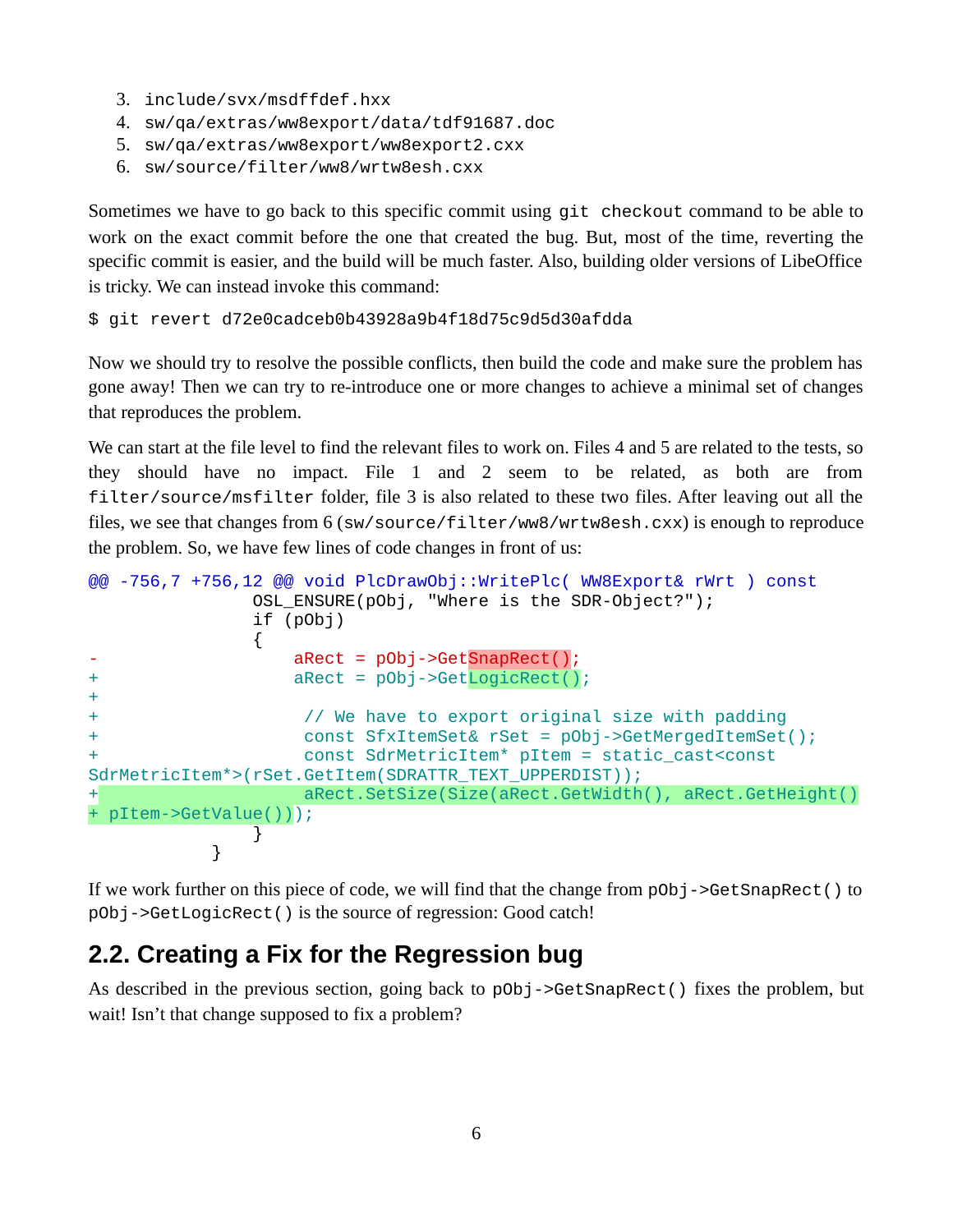

If we go back to git master using: git reset --hard HEAD^1

and then only change  $p0bj -> GetShape(C)$  to  $p0bj -> GetShape(C)$ , this test fails with the change. Try:

```
میں ہے۔<br>$ make CPPUNIT TEST NAME="testTdf91687" -sr CppunitTest sw_ww8export2
```
If we take a look at the take been  $\frac{1}{2}$  (<u>in permeagne can be welcound at a</u> / diffeoundation.org/show.org/show<br>the Bugzilla, we see the example sw/qa/extras/ww8export/data/tdf91687.doc that contains a<br>watermark (Figu watermark (Figure 2) that gets bigger by save and reload! Looking more carefully to the changes, it becomes clear that rotation is important here. If we change the watermark example in order to set rotation to zero, nothing happens.

The problem is not specific to the watermarks: Saving and re-loading any custom shape creates such a wrong increase in size. On the other hand, this does not have any effect on the lines, rotated or not. wrong increase in size. On the other hand, this does not have any effect on the lines, rotated or not.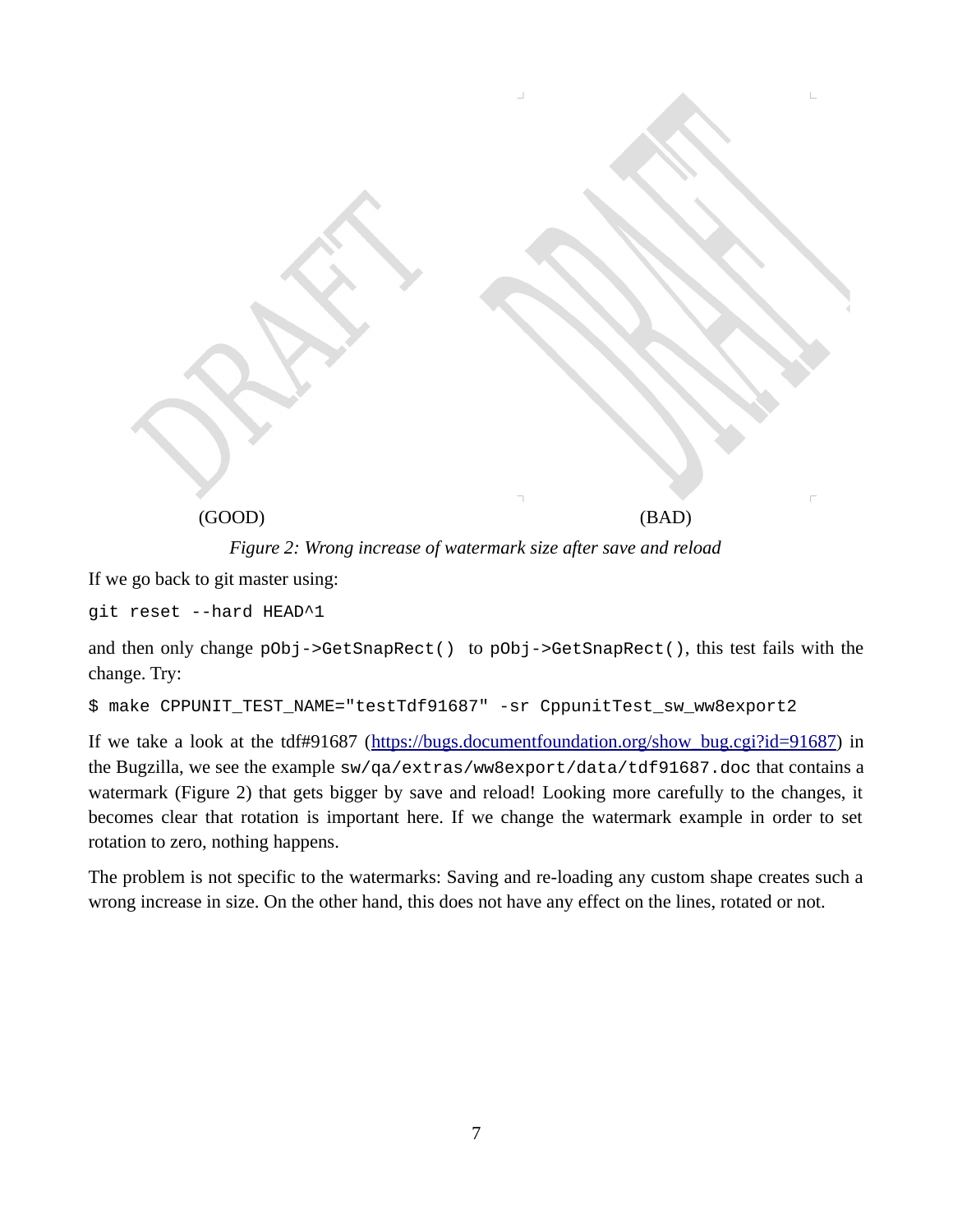## <span id="page-7-0"></span>**2.3. Fixing Side Effects**

In order to fix the undesired side effects, we should make a difference servest the lines and the complex shapes. So, what is the difference? If we look closely to the code, we find out that pObj object is from SdrObi clas is from SdrObj class, which is abstract DrawObject. The documentation for this class can be found

https://docs.libreoffice.org/syx/html/classSdrObject.html



Figure 2. Class hierarchy for SdrObject So, objects from different SdrObject subclasses are sent here, and appropriate GetSnapRect() or<br>GetLogicRect() is called. But which method? According to the runtime polymorphism, this is GetLogicRect() is called. But which method? According to the runtime polymorphism, this is determined at runtime. So without debugging, nothing becomes clear.

determined at runtime. So without debugging, nothing becomes clear. By setting a break-point at this modified line and stepping into the GetLogicRect() function, it<br>becomes clear that two types of object are created for the shapes:

- pObj is SdrObjCustomShape (x4): representing 4 ellipeses<br>• pObi is SdrPathObi (x5): representing 5 lines
	- pObj is SdrPathObj (x5): representing 5 lines

So, the trick would be creating a GetLogicRect() method for SdrPathObj and make it invoke GetSnapRect (). In this way, lines and custom shapes are treated differently.

. In this way, lines and custom shapes are treated differently. We declare GetLogicRect() in include/svx/svdopath.hxx:

virtual const tools::Rectangle& GetLogicRect() const override;

and add its implementation in svx/source/svdraw/svdopath.cxx: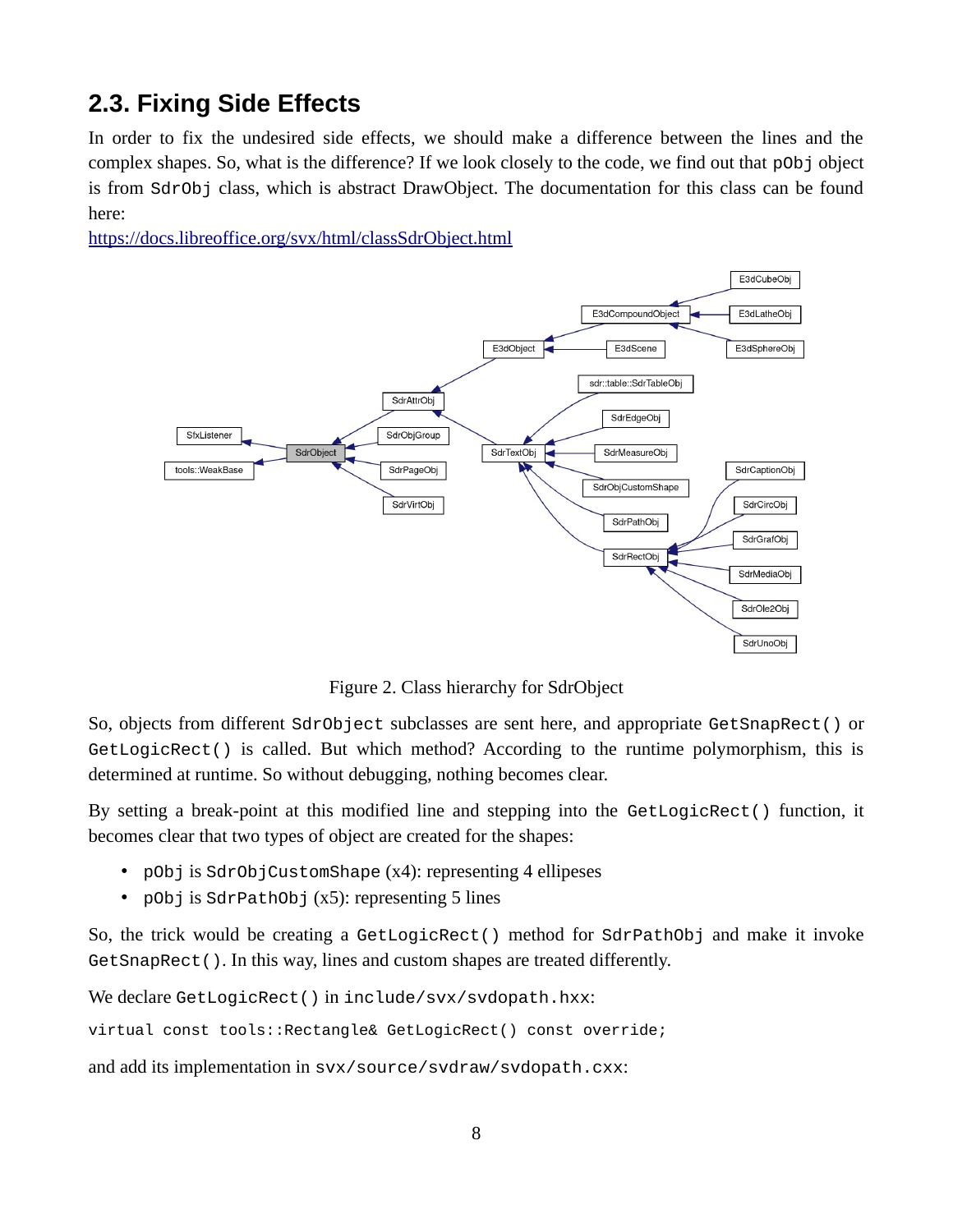```
const tools::Rectangle &SdrPathObj::GetLogicRect() const
{
     return GetSnapRect();
}
```
Then we rebuild the LibreOffice by invoking make, and then start the LibreOffice from instdir/program/soffice. After loading, saving, and re-loading the example DOCX file, we see  $\alpha$  and  $\beta$  saving, and reflecting the example DOCX file, we see Eq. that this fix actually works!<br>In the next section, we talk about the steps needed to get our changes merged into the LibreOffice

In the next section, we talk about the steps needed to get our changes merged into the LibreOffice Code.

#### <span id="page-8-1"></span>**3. Writing Tests and Finishing the Task**

In this section, we discuss how to write a test, such that  $\frac{1}{2}$  from the  $\frac{1}{2}$  submitted for fixing the regression bug to the patch for fixing the regression bug to the patch for fixing the regression bug to the L Gerrit and try to get it into the LibreOffice code.

#### <span id="page-8-0"></span>**3.1. Writing a Test for the Regression**

In order to make sure that this regression will not happen again, we should create test for every bug we fixed. If we don't do this, there is a big chance that this bug will occur again and again.

fixed to the this decay, there is a big chance that this bug will occur again and again. But how to start writing a test? The answer is that there are ~3000 tests available in sw/qa/extras/<br>folder, and there is a tiny document sw/qa/extras/README that describes them. These tests can be a folder, and there is a tiny document sw/qa/extras/README that describes them. These tests can be a<br>basis for writing a new test. For example, test for tdf#91687 consist of these lines:

```
basis for writing a new test. For example, test for tdf#91687 consist of these lines:
DECLARE_WW8EXPORT_TEST(testTdf91687, "tdf91687.doc")
{ // Exported Watermarks were resized
     uno::Reference<drawing::XShape> xWatermark = getShape(1);
     CPPUNIT_ASSERT_EQUAL(sal_Int32(5172), xWatermark→getSize().Height);
     CPPUNIT_ASSERT_EQUAL(sal_Int32(18105), xWatermark→getSize().Width);
}
```
It uses a macro DECLARE\_WW8EXPORT\_TEST too, that checks some properties of the document after loading it, and then again after saving and reloading it. If some property is erroneously changed, the test will fail, and you will get noticed. As you can see, the name of the test, and the name of the test document in which here is .doc file, come from the bug number.

The test for this regression should check for the position and size of the shapes, so there are similarities between the our desired test and the test above. But how can we find the properties of the elements of the document? The answer is the new UNO object inspection tool for the LibreOffice:

https://blog.documentfoundation.org/blog/2021/03/02/update-on-tender-for-a-built-in-uno-objectinspection-tool-in-libreoffice/

As in figure 4, the size for Shape7 which is the first vertical line, is visible on the right.

 $\sigma$  is the size for Shape  $\sigma$  Shape  $\sigma$  Shape  $\sigma$  is visible on the right. In previous versions, tools called **XRAY** or **MRI** were used for object inspection.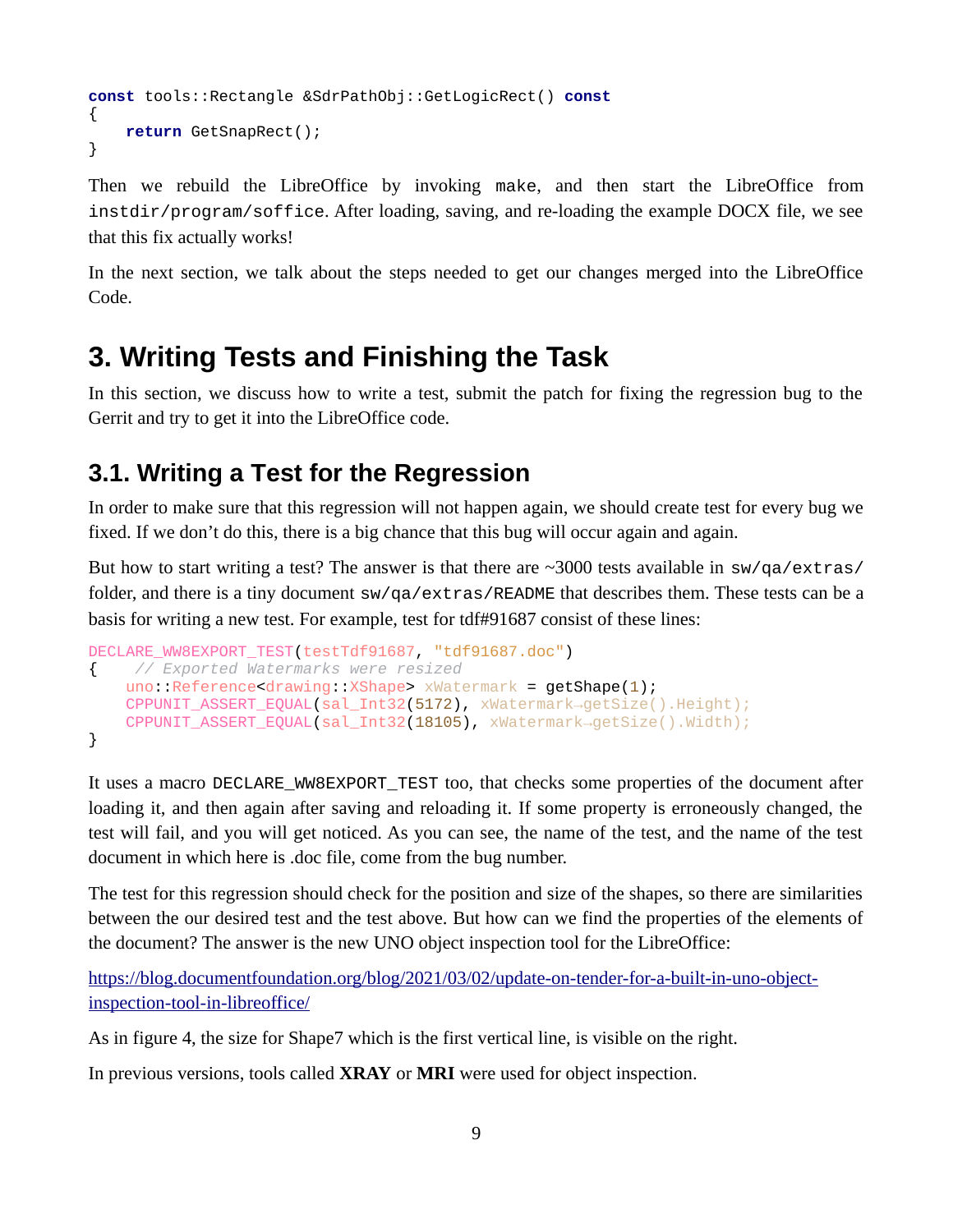|                                                                      | Shapelinelength.doc - LibreOfficeDev Writer 7.3 [c077eabc3fe8f17ce44af492ce828ee71f0800bd] - | $\times$<br>$\Box$                           |  |  |  |  |  |
|----------------------------------------------------------------------|----------------------------------------------------------------------------------------------|----------------------------------------------|--|--|--|--|--|
| <b>File</b>                                                          | Edit View Insert Format Styles Table Form Tools Window Help                                  | $\times$                                     |  |  |  |  |  |
| ▆ <b>·</b> ◘· «▌▅<br>Q                                               | ▏▓▝◙▝▓░▕▅▏▗▖▖▗▖░▏░▏░▏░▏▓▓░▐▓▏▞▓▏▞▓                                                           |                                              |  |  |  |  |  |
| $\overline{\Xi}$                                                     | 圓圓  星•  詳詩詩話  圓  圓  日+-                                                                      | $- - 0.03''$                                 |  |  |  |  |  |
| $1216$   180  <br>1144<br>1252                                       | 1108<br>36<br>36<br>72<br>,,,,,,,,,,,,,,,,<br>,,,,,,,,,,,,,,,,,<br><b>MINIBARDINI</b>        | $1144$   180   1216   1252  <br>1288<br>1108 |  |  |  |  |  |
| $\frac{1}{36}$<br>Nnnnnnnnnn                                         |                                                                                              |                                              |  |  |  |  |  |
| Nononnoppon nonnonnoppon non<br>Nnnnnnnnn nnnnnnnn nnnnnn nnnnnnnnnn |                                                                                              |                                              |  |  |  |  |  |
| $\Big _{\mathfrak{H}}^{-}$                                           |                                                                                              |                                              |  |  |  |  |  |
|                                                                      | Class name: com.sun.star.drawing.SvxShapeCollecti<br><b>Current Selection</b>                |                                              |  |  |  |  |  |
|                                                                      |                                                                                              |                                              |  |  |  |  |  |
| <b>Object</b>                                                        | <b>Interfaces</b><br><b>Services</b>                                                         | <b>Properties</b><br><b>Methods</b>          |  |  |  |  |  |
| <b>TIGHTCZ</b>                                                       | <b>Object</b>                                                                                | <b>Value</b>                                 |  |  |  |  |  |
| Shape 4<br>Frame3<br>Frame1                                          | ShapeType<br>ShearAngle                                                                      | "com.sun.star.drawing.LineSł<br>$\mathbf{0}$ |  |  |  |  |  |
| Shape 7                                                              | $\overline{\phantom{a}}$ Size                                                                | <struct></struct>                            |  |  |  |  |  |
| Shape 8                                                              | Height                                                                                       | 423                                          |  |  |  |  |  |
| Shape 9                                                              | Width                                                                                        | 0                                            |  |  |  |  |  |
| プ                                                                    |                                                                                              |                                              |  |  |  |  |  |

 $\mathcal{F}$  . Under the  $\mathcal{F}$  is the  $\mathcal{F}$  inspect to  $\mathcal{F}$  is the  $\mathcal{F}$ The completed test comes below. It takes Shape7, Shape8 and Shape9 which are the three vertical lines, and ensures that they have the same size in the first load, and after save and reload. Without the lines, and ensures that they have the same size in the first load, and after save and reload. Without the fix, some of these test fail, which are size checking for the first and last vertical lines. Their size was reduced to  $\sim$ 0, so it is justifiable that previously they were erroneously disappearing after save and reload. The test passes after applying the fix.

```
relative test passes after a \mathbf{r}_{\text{rf}} and \mathbf{r}_{\text{rf}}DECLARE_WW8EXPORT_TEST(testTdf123321, "shapes-line-ellipse.doc")
{
     // These are the 3 lines in which 1st and 3rd one were disappearing before
    uno: Reference<drawing: XShape> l1 = getShape(7);
    uno: Reference<drawing: XShape> l2 = getShape(8);
    uno::Reference<drawing::XShape> l3 = getShape(9);
     // first line (smallest)
     // Fails without the fix: Expected: 423, Actual: 2
     CPPUNIT_ASSERT_EQUAL(sal_Int32(423), l1->getSize().Height);
     // Fails without the fix: Expected: 0, Actual: 2
     CPPUNIT_ASSERT_EQUAL(sal_Int32(0), l1->getSize().Width);
     CPPUNIT_ASSERT_EQUAL(sal_Int32(7908), l1->getPosition().X);
```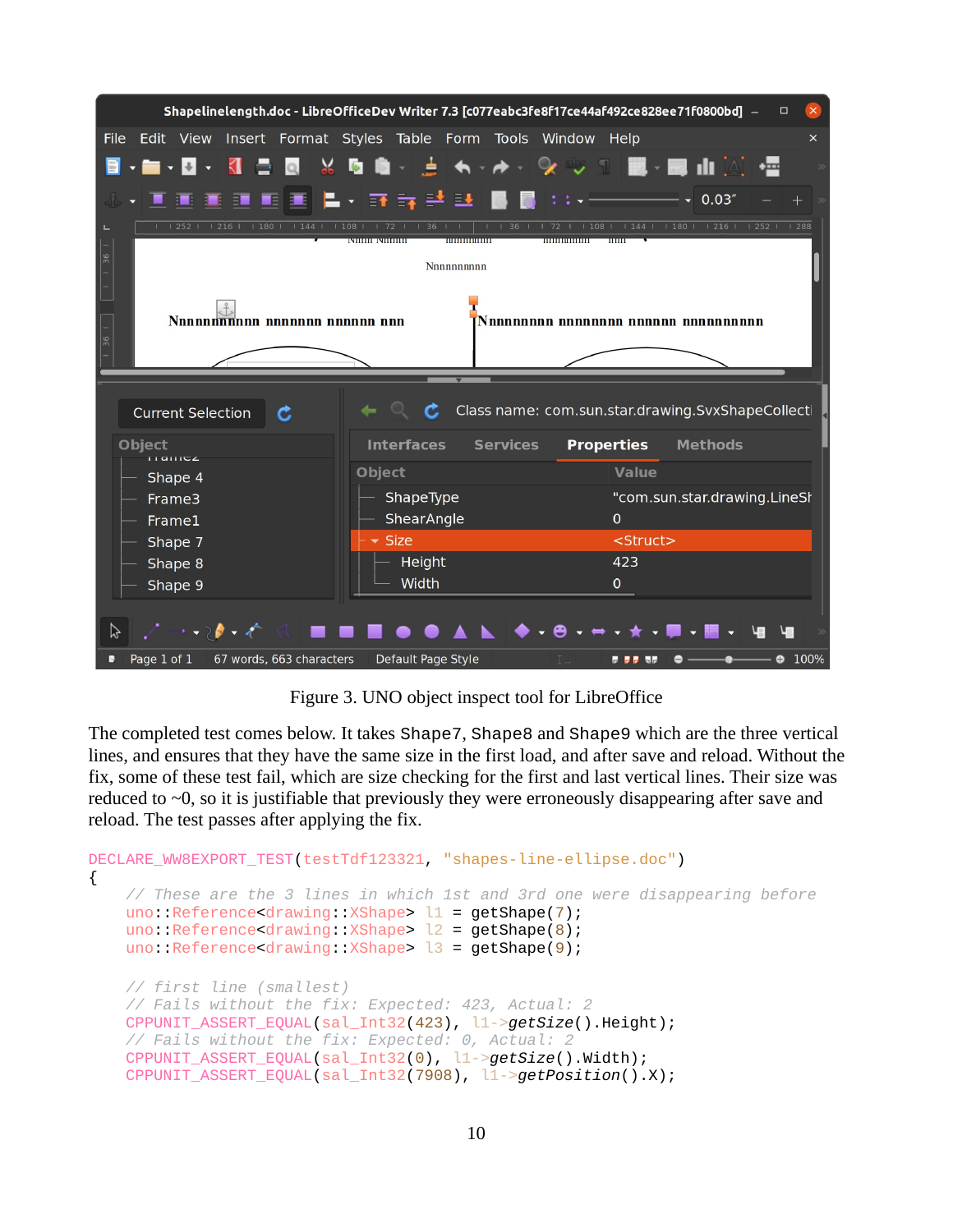```
 CPPUNIT_ASSERT_EQUAL(sal_Int32(37), l1->getPosition().Y);
    // second line (larger)
    CPPUNIT_ASSERT_EQUAL(sal_Int32(2542), l2->getSize().Height);
    CPPUNIT_ASSERT_EQUAL(sal_Int32(2), l2->getSize().Width);
    CPPUNIT_ASSERT_EQUAL(sal_Int32(7916), l2->getPosition().X);
    CPPUNIT_ASSERT_EQUAL(sal_Int32(289), l2->getPosition().Y);
    // third line (largest)
    // Fails without the fix: Expected: 7027, Actual: 2
    CPPUNIT_ASSERT_EQUAL(sal_Int32(7027), l3->getSize().Height);
    // Fails without the fix: Expected: 0, Actual: 2
    CPPUNIT_ASSERT_EQUAL(sal_Int32(0), l3->getSize().Width);
 CPPUNIT_ASSERT_EQUAL(sal_Int32(7911), l3->getPosition().X);
 CPPUNIT_ASSERT_EQUAL(sal_Int32(231), l3->getPosition().Y);
```
As you can see, not all the tests fail without the fix, but they are in place to protect the correct load and save of the shapes in the future.

#### <span id="page-10-0"></span>**3.2. Cleaning up and submitting the changes**

After we finished the fix, we commit the changes, and submit it to gerrit.<br>\$ git add include/svx/svdopath.hxx svx/sour

```
svx/source/svdraw/svdopath.cxx
sw/qa/extras/ww8export/data/shapes-line-ellipse.doc
sw/qa/extras/ww8export/ww8export2.cxx
```
\$ git commit

}

Let's see our latest commit: \$ git show --name-only

save of the shapes in the future.

```
commit b3cb8e3abef6cee2711581a7af12773a7cfcdc32 (HEAD -> master)
```
Author: Hossein <hossein@libreoffice.org>

Date: Mon Jul 19 13:03:42 2021 +0200

tdf#123321 Fix DOC/DOCX export bug which made some lines dissappear

- \* Fix the wrong calculation of SdrPathObj (line) extent while exporting to .doc and .docx formats. This resolves tdf#123321 which cause some lines to disappear after save and reload. This fix does not break tdf#91687
- \* added tests to make sure this does not happen again, based on the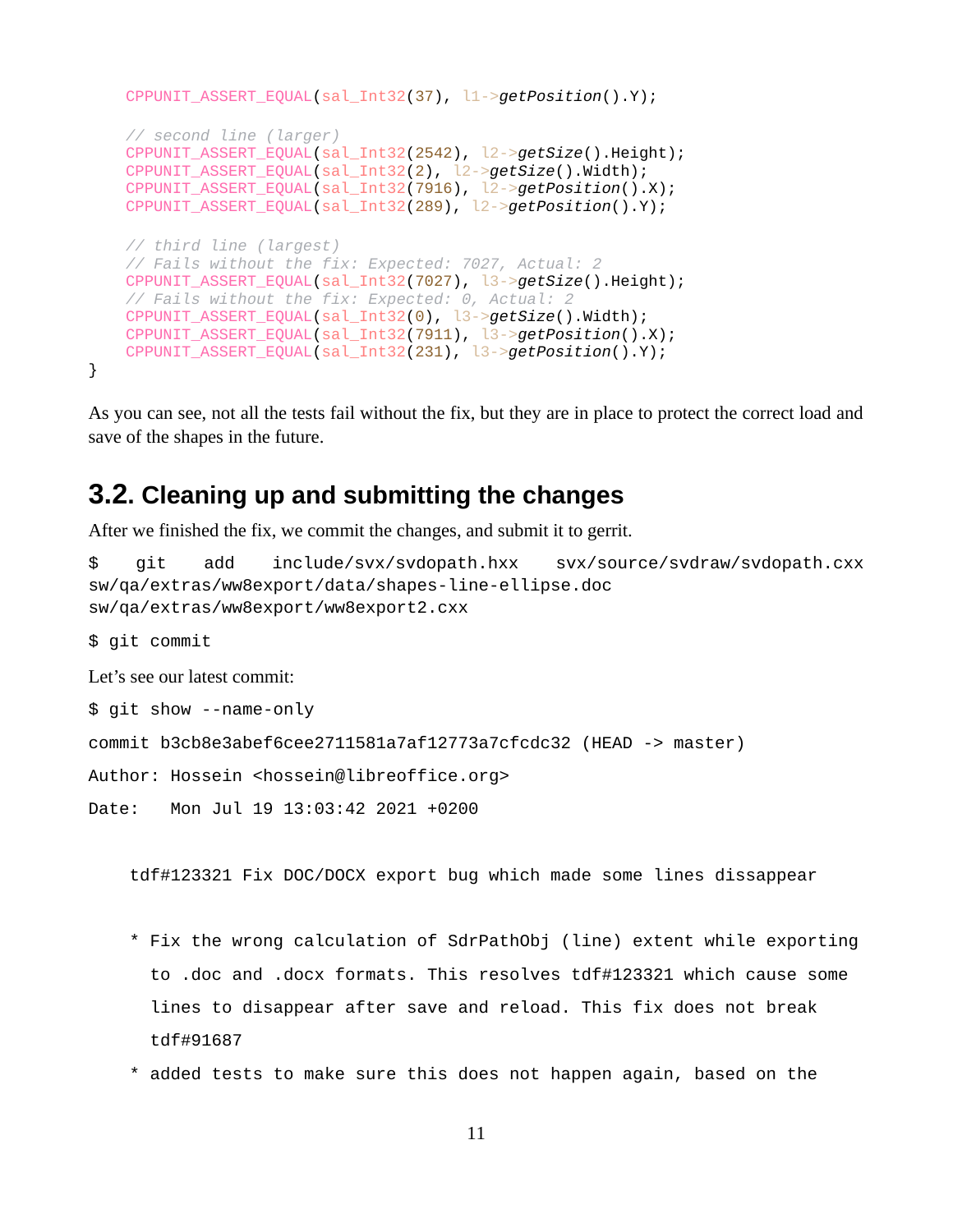.doc file provided in BugZilla

 \* Loading the bad exported file in MSWord is OK, but it does not work in LibreOffice, and some of the lines will be hidden. This needs additional work.

The regression came from d72e0cadceb0b43928a9b4f18d75c9d5d30afdda

Change-Id: Ic5a7af4d29df741204c50590728542e674ee9f91

include/svx/svdopath.hxx

svx/source/svdraw/svdopath.cxx

sw/qa/extras/ww8export/data/shapes-line-ellipse.doc

sw/qa/extras/ww8export/ww8export2.cxx

The actual commit is longer, but for making it shorter, we only listed the name of the changed or new files.

\$ ./logerrit submit master

This is with the assumption that we have successfully configured Gerrit before. One should set up Gerrit before doing this. A step-by-step manual is presented in The Document Foundation Wiki.

https://wiki.documentfoundation.org/Development/gerrit/setup https://wiki.documentfoundation.org/Development/gerrit/setup

#### <span id="page-11-0"></span>**3.3. Getting the Submission Merged**

Developers and mentors review submissions from the contributors, and merge them into to the LibreOffice code after the submitter has done all the requested fixes and improvements. One of the people with commit access decides upon that. Commit access is granted to the developers who had a good record of contributions and are trusted to change the code base directly.

This is the code review for the submission in the Gerrit:

https://gerrit.libreoffice.org/c/core/+/119116

Jenkins builds the code for each submission in a CI (continues integration) process. If the build is successful, you will get a **Verified +1** from Jenkins.

If, for any reason, one of the builds for several CI platforms fails, you will get Verified  $-1$  from Jenkins. Then, you will have to fix the problem and re-submit again. Please note that there are situations that some tests fail because of the Jenkins problem itself. If that is the case, you should ask situations that some tests fail because  $\mathbf{F}_{\mathbf{F}}$  is the case, is the case, you should ask.